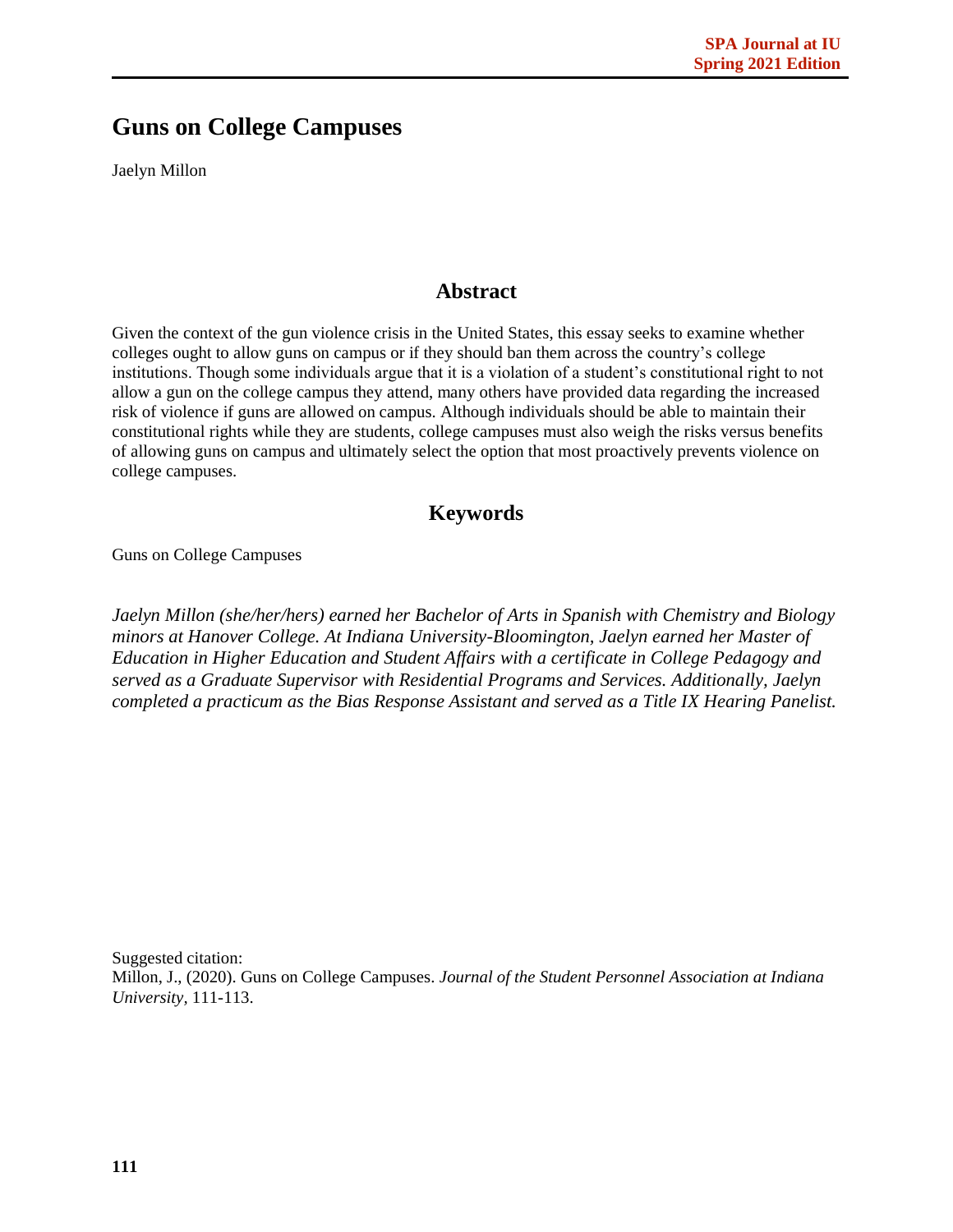The United States of America is in a crisis when it comes to gun violence. There have been several campus shootings that have occurred in quite a short amount of time (Defilippis & Hughes, 2015). Although it is a United States citizen's federal right to carry a gun, many instances of gun violence and mass shootings have forced states to consider whether they will implement legislation that will make guns on college campuses prohibited (National Conference of State Legislatures, 2018). Opponents of banning guns on campuses believe that doing so will do more harm than good due to the inconsistency of campus versus federal laws (Russell, 2015). Contrastingly, proponents of banning guns on campuses argue that many negative outcomes will result from permitting guns on campus, including the increased risk of violence (Lyons, 2017).

People who believe that guns should be permitted may argue that restricting students from this freedom only sets these students up for failure once they graduate college and enter the world as an educated adult (Newbern, 2017). They argue that a person would be less prepared to defend themselves using guns once they exit the higher education environment if they are banned from carrying during this phase of their lives. Currently, there is only one state in the United States that prevents individuals from carrying concealed weapons so long as these individuals meet certain qualifications. Proponents of guns on campuses also argue that the federal law is in place in order to allow folks to protect themselves and that college campuses should not be treated differently from the rest of the country's laws. Thus, these individuals do not see the justness of banning guns on college campuses. Many opponents to gun bans stand behind their constitutional right to bear arms (U.S. Const. Amend. II). They do not find reasoning in excluding this right in a collegiate setting.

Conversely, proponents of gun bans from college campuses argue that permitting guns on campus would result in multiple negative effects. For instance, Andy Pelosi argues that there would not only be an increased "risk of violence but [would] also impose an unfunded mandate on colleges" (Lyons, 2017, p. 6). These individuals argue that in addition to a student's well-being and safety being inherently put into danger, there is also fiscal and emotional damage that can occur. For example, campuses would have to uphold constant training in the case of an active shooter on campus (Jarvis, 2019). An additional concern is that the normalization of mass shootings has negatively impacted the emotional health of students (Jarvis, 2019). Finally, proponents of gun bans may also argue that allowing guns on college campuses will cause for a dynamic change in the classroom (Nguyen, 2016). Allowing guns on campus may likely result in an increased power dynamic between folks who have guns and those who do not. This might make already potentially heightened class discussions lead to a dangerous outcome.

Although it is the constitutional right for United States citizens to carry a gun, I argue that this law should not influence collegiate institutions due to the current climate in the United States and the negative risk factors. Allowing guns on college campuses will likely make for a more dangerous classroom and residential hall setting given the increased chance of accidental or impulsive campus shootings (Nguyen, 2016). I believe that college campuses should abide by students' constitutional rights; however, the current state of the United States of America allows me to believe that the risks outweigh the positive aspects of allowing guns on campus. Banning guns on campuses would help to not only promote a healthy campus but may also help the United States move towards a safer country with a greater emphasis on regulation.